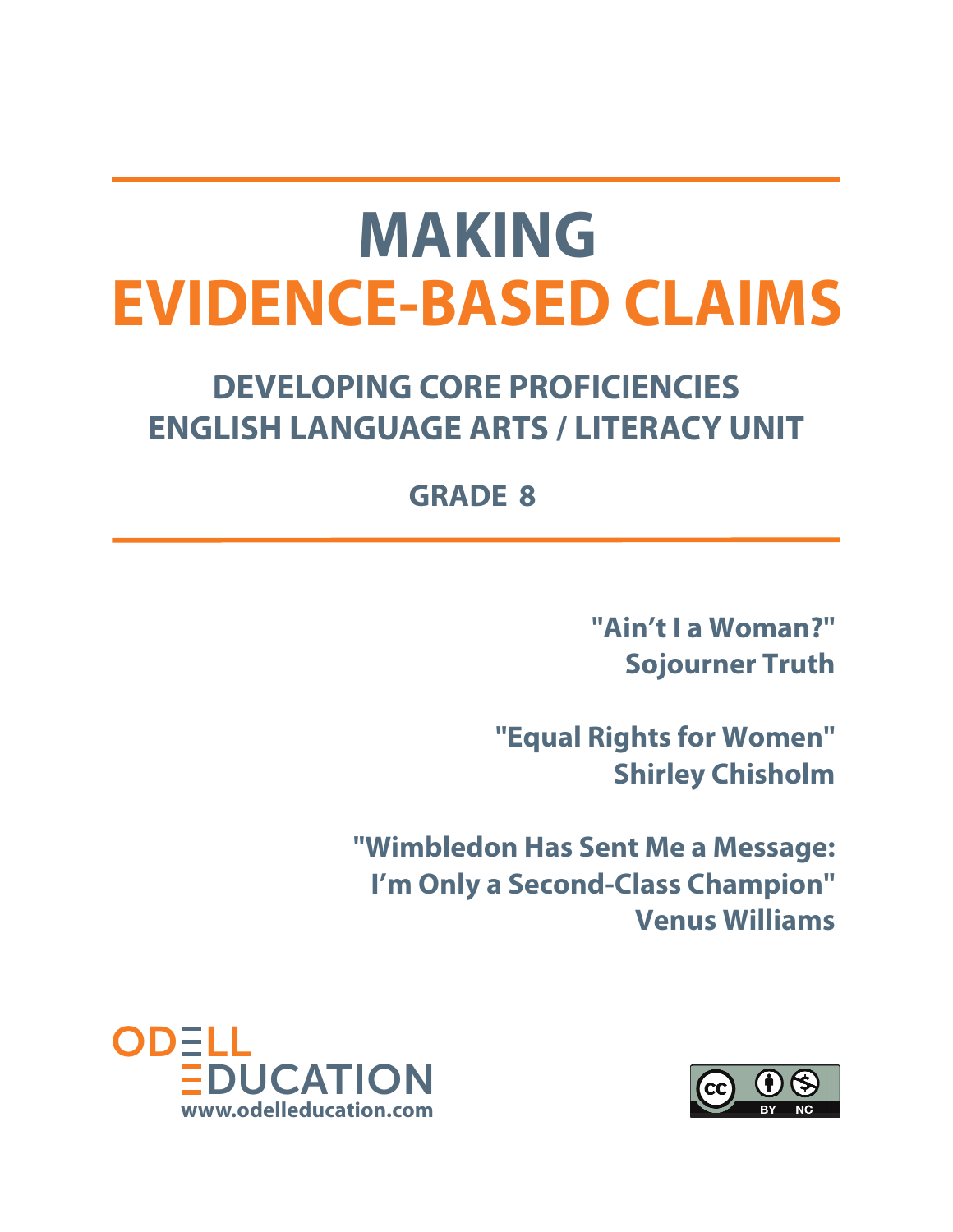## **DEVELOPING CORE PROFICIENCIES SERIES**

This unit is part of the Odell Education Literacy Instruction: Developing Core Proficiencies program, an integrated set of ELA units spanning grades 6-12. Funded by USNY Regents Research Fund, the program (under development) is comprised of a series of four 3-week units at each grade level that provide direct instruction on a set of literacy proficiencies at the heart of the CCSS.

Unit I: Reading Closely for Textual Details Unit II: Making Evidence-Based Claims Unit III: Researching to Deepen Understanding Unit IV: Building Evidence-Based Arguments

The Core Proficiencies units have been designed to be used in a variety of ways. They can be taught as short stand-alone units to introduce or develop key student proficiencies. Teachers can also integrate them into larger modules that build up to and around these proficiencies. Teachers can also apply the activity sequences and unit materials to different texts and topics. The materials have been intentionally designed for easy adaptation to new texts.

Unit materials available at www.odelleducation.com/resources

## **MAKING EVIDENCE-BASED CLAIMS**

Making evidence-based claims about texts is a core literacy and critical thinking proficiency that lies at the heart of the CCSS. The skill consists of two parts. The first part is the ability to extract detailed information from texts and grasp how it is conveyed. Education and personal growth require real exposure to new information from a variety of media. Instruction should push students beyond general thematic understanding of texts into deep engagement with textual content and authorial craft.

The second half of the skill is the ability to make valid claims about the new information thus gleaned. This involves developing the capacity to analyze texts, connecting information in literal, inferential, and sometimes novel ways. Instruction should lead students to do more than simply restate the information they take in through close reading. Students should come to see themselves as creators of meaning as they engage with texts.

It is essential that students understand the importance and purpose of making evidencebased claims, which are at the center of many fields of study and productive civic life. We must help students become invested in developing their ability to explore the meaning of texts. Part of instruction should focus on teaching students how to understand and talk about their skills.

It is also important that students view claims as their own. They should see their interaction with texts as a personal investment in their learning. They are not simply reading texts to report information expected by their teachers, but should approach texts with their own authority and confidence to support their analysis

This unit is designed to cultivate in students the ability to make evidence-based claims about texts. Students perform a sequence of activities centered on a close reading of text throughout the unit.



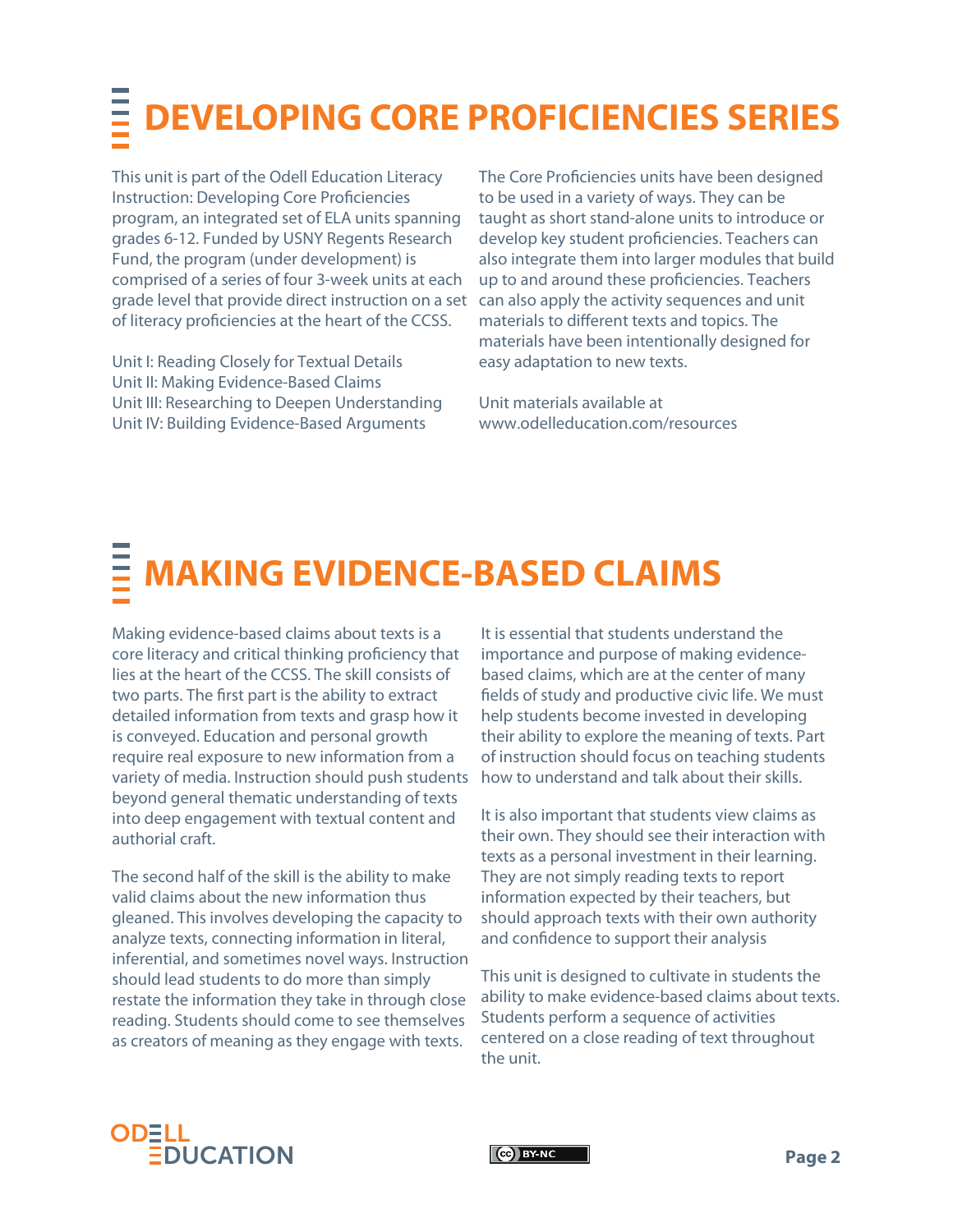## **HOW THIS UNIT IS STRUCTURED**

The unit activities are organized into five parts, each associated with sequential portions of text. The parts build on each other and can each span a to give teachers flexibility in their use of the unit. range of instructional time depending on scheduling and student ability.

The unit intentionally separates the development of critical reading skills from their full expression in writing. A sequence of tools isolates and supports the progressive development of the critical reading skills. Parts 1-2 focus on making evidence-based claims as readers. Part 3 focuses on preparing to express evidence-based claims by organizing evidence and thinking. Parts 4 and 5 focus on expressing evidence-based claims in writing.

This organization is designed to strengthen the precision of instruction and assessment, as well as

The first activities of Parts 2-5 – which involve independently reading sections of the text – are designed as independent reading assignments. If scheduling and student ability do not support independent reading outside of class, these activities can be done in class at the beginning of each Part. Accordingly, they are listed both as an independent reading activity at the end of each part and as an activity beginning the sequence of the next part.

Alternate configurations of Part 5 are given in the detailed unit plan to provide multiple ways of structuring a summative assessment.

### **HOW THIS UNIT ALIGNS WITH CCSS FOR ELA/LITERACY**

The primary CCSS alignment of the unit instruction is with **RI.1** and **W.9b** (cite evidence to support analysis of explicit and inferential textual meaning).

The evidence-based analysis of the text, including the text-dependent questions and the focus of the claims, involve **RI.2** and **RI.3** (determine a central idea and analyze how it is conveyed and elaborated with details over the course of a text).

The numerous paired activities and structured class discussions develop **SL.1** (engage effectively in a range of collaborative discussions building on others' ideas and expressing their own clearly).

The evidence-based writing pieces involve **W.4** (produce clear and coherent writing in which the development, organization, and style are appropriate to task, purpose, and audience).



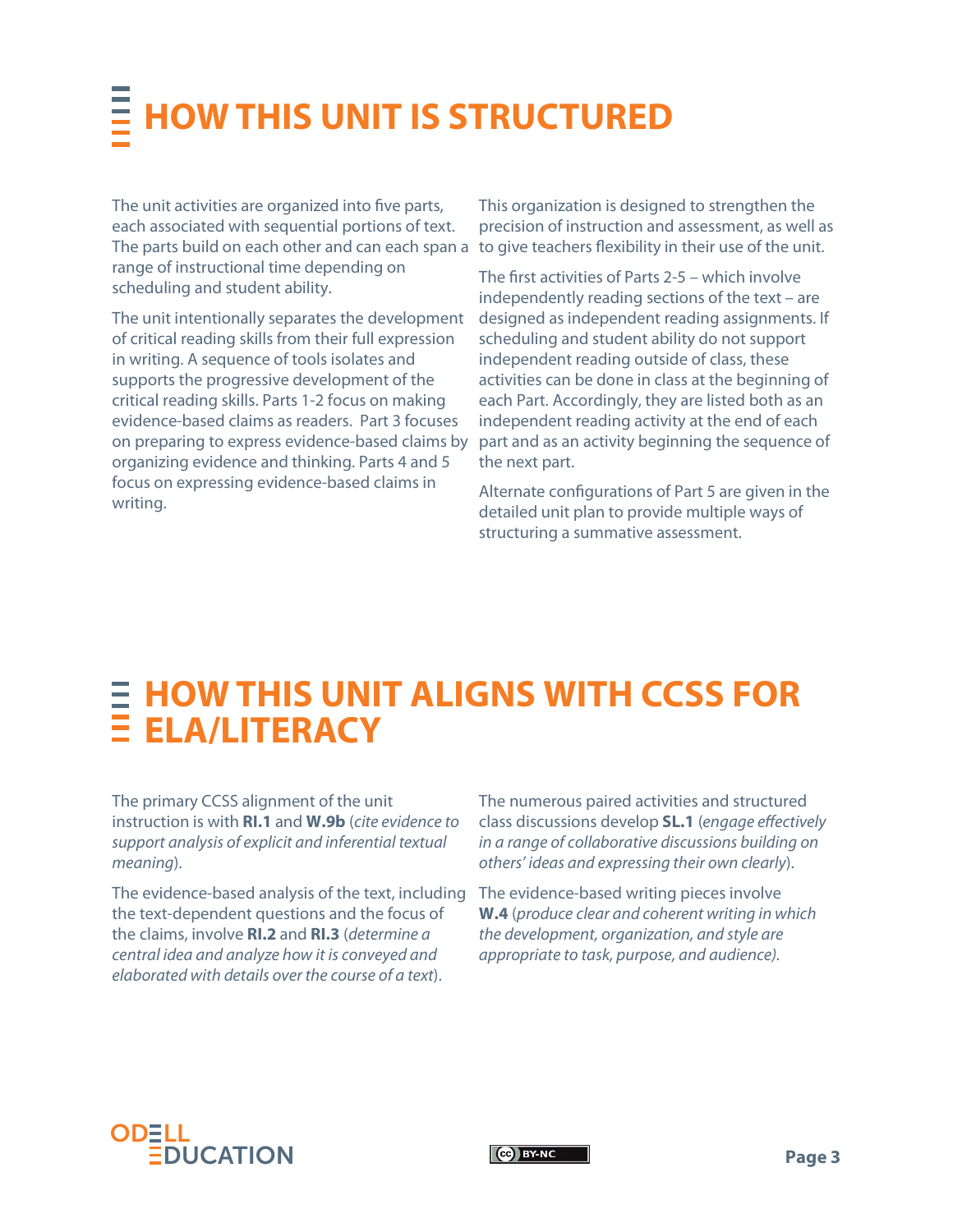### **HOW THIS UNIT ASSESSES STUDENT LEARNING**

The unit's primary instructional focus is on making evidence-based claims as readers and writers. Parts 1-3 develop the reading skill. Activities are sequenced to build the skill from the ground up. A series of tools supports students in their progressive development of the skill. These tools structure and capture students' critical thinking at each developmental stage and are the primary method of formative assessment. They are specifically designed to give teachers the ability to assess student development of the reading skill without the influence of their writing abilities.

From the first activity on, students are introduced to and then use a set of criteria that describes the characteristics of an evidence-based claim. In pair work and class discussions, students use the first five of these criteria to discuss and evaluate evidence-based claims made by the teacher and their peers. Teachers use these same criteria to assess student claims presented on the tools from Parts 1-3.

As the instructional focus shifts to writing in Parts 4 and 5 so does the nature of the assessment. In these parts, teachers assess the student writing pieces. Students continue using tools as well, giving teachers clear and distinct evidence of both their reading and writing skills for evaluation. In Parts 4-5, students learn about and use six additional criteria for writing claims. Teachers apply these criteria in the formative assessment of students' written work, as well as the evaluation of their final evidence-based writing pieces.

In addition to reading and writing, the unit incorporates many structured collaborative activities to develop key speaking and listening proficiencies. Students and teachers use the Text-Centered Discussion Checklist to structure and evaluate participation in those discussions. Opportunities are also given for teachers to directly observe and evaluate student speaking and listening skills using the checklist.

Part 5 can be configured in multiple ways giving teachers the flexibility to structure a summative assessment suitable for their students.

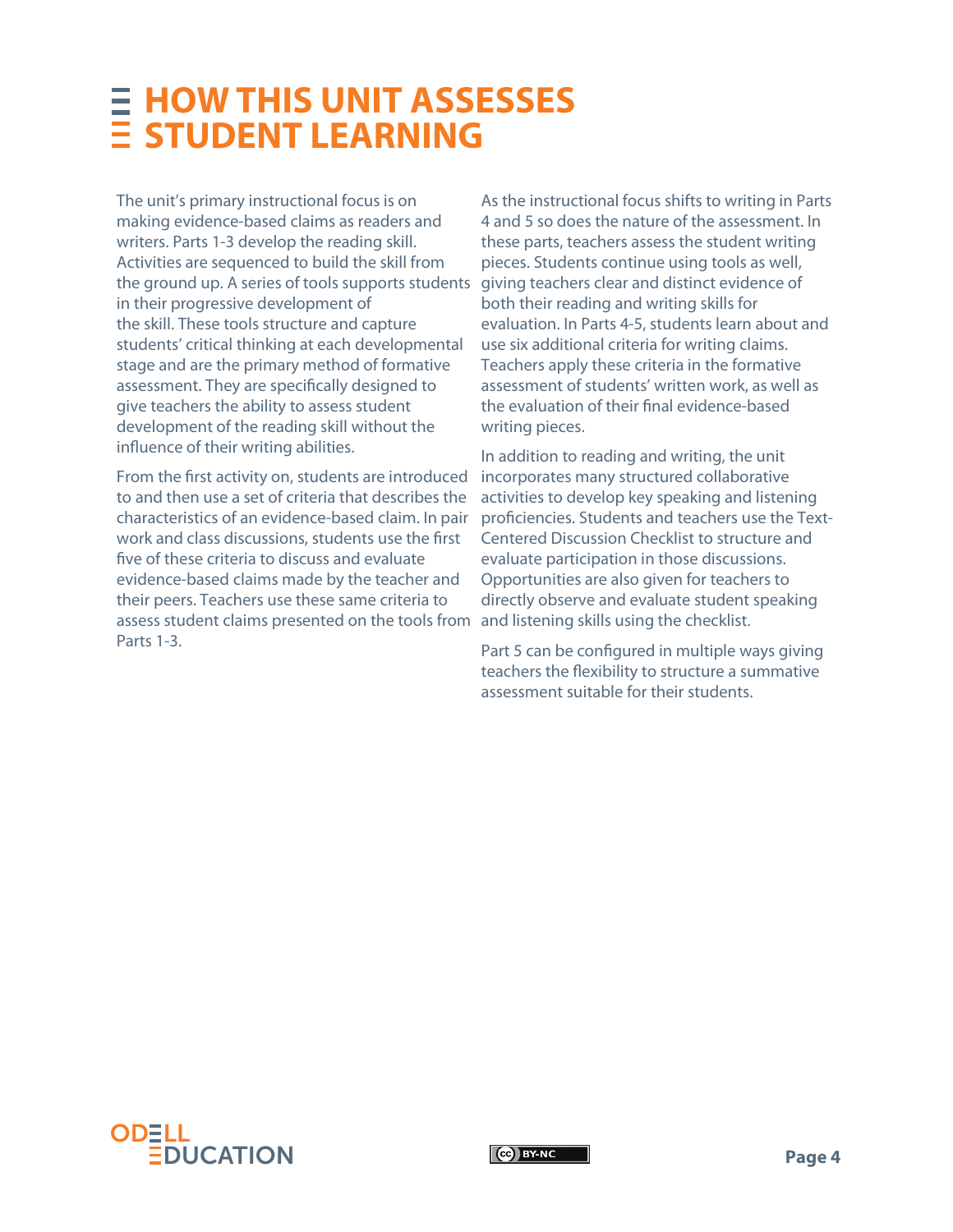### **HOW THIS UNIT TEACHES VOCABULARY**

This unit draws on several strategies for teaching academic and disciplinary vocabulary. The primary strategy is the way critical disciplinary vocabulary and concepts are built into the instruction. Students are taught words like "claim," "evidence," "reasoning," and "inference" through their explicit use in the activities. Students come to understand and use these words as they think about and evaluate their textual analysis and that of their peers. The EBC Checklist plays a key role in this process. By the end of the unit, students will have developed deep conceptual knowledge of key vocabulary that they can transfer to a variety of academic and public contexts. The texts and activities also provide many

opportunities for text-based academic vocabulary instruction. Many activities focus directly on analyzing the way authors use language and key words to develop ideas and achieve specific purposes. The process of developing and evaluating claims supports the acquisition of these words and content knowledge.

The texts are formatted with integrated tools for vocabulary development. Each page includes editable glossaries where teachers and students can choose various words to define. Some words have been pre-selected and glossed. Teachers may choose to differentiate vocabulary support by student.

### **HOW THIS UNIT MIGHT BE EMBEDDED IN CONTENT-BASED CURRICULUM**

The unit is explicitly and intentionally framed as skills-based instruction. It is critical for students to understand that they are developing core literacy proficiencies that will enrich their academic and civic lives. The unit and activities should be framed for them as such. Nonetheless, the texts have been chosen, in part, for their rich content and cultural significance. They contain many important historical and contemporary ideas and themes. Moreover, they have been selected to connect with topics and events typically addressed in the grade's social studies classrooms. Teachers are encouraged to sequence should, however, be on evidence-based, textthe unit strategically within their curriculum and instructional plans, and to establish content connections that will be meaningful for students.

This might involve connecting the unit to the study of topics or eras in social studies, related genres or voices in literature, or themes and guiding questions.

Teachers can also adapt the unit activities and materials to other fiction and non-fiction texts. The materials have been intentionally designed for easy adaptation to a variety of texts.

Whatever the curricular context established by the teacher, the central emphasis of the unit focused instruction.



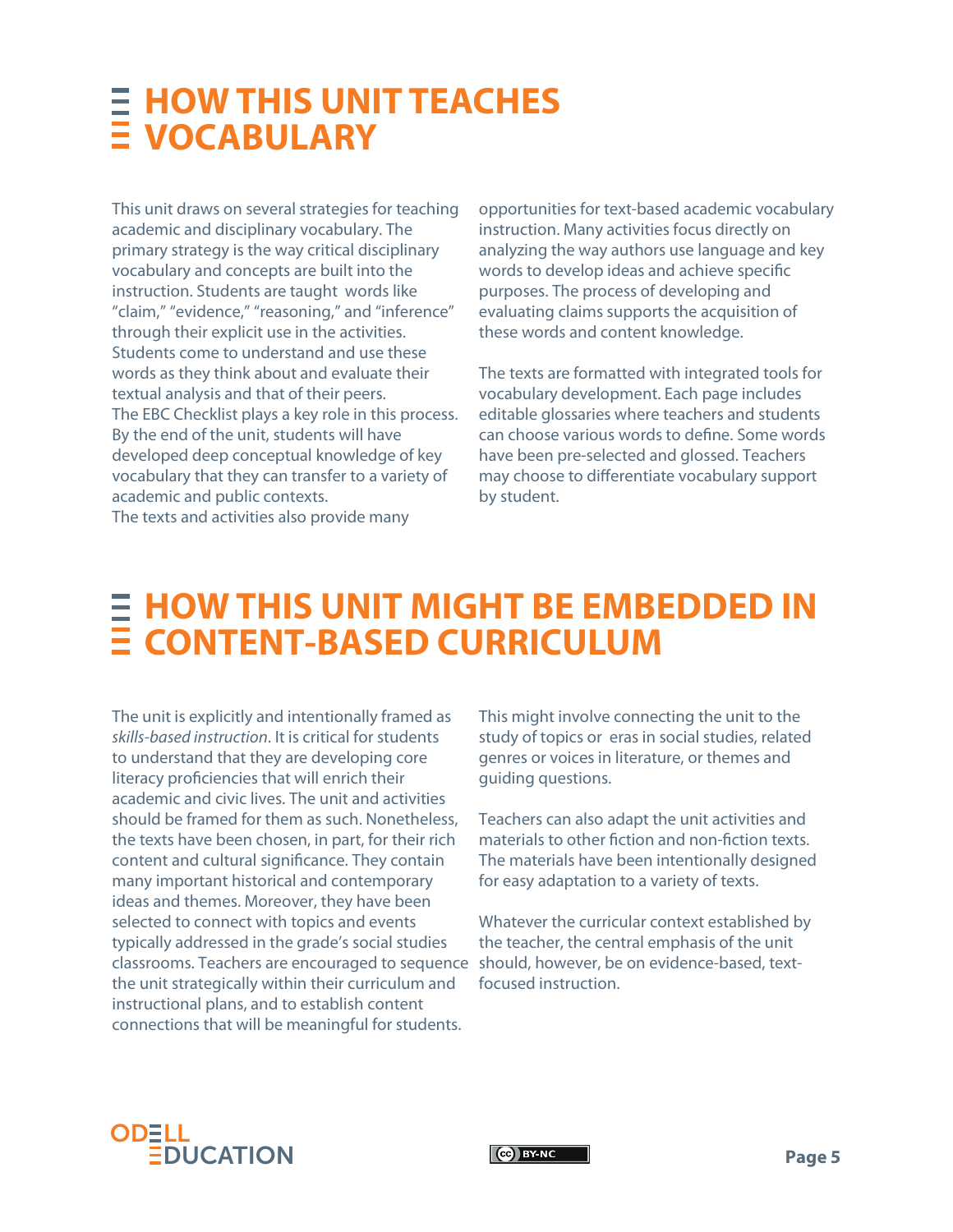## **HOW TO USE THESE MATERIALS**

This unit is in the format of a **Compressed File**. Files are organized so you can easily browse through the materials and find everything you need to print or e-mail for each day.

The materials are organized into three folders:

#### **UNIT PLAN AND TEXTS**

- Unit Plan
- Models
- Text(s)

The **model claims and tools** are meant only to illustrate the process, NOT to shape textual analysis. **It is essential that both teachers and students develop claims based on their own analysis and class discussion**. Teachers are encouraged to develop their own claims in the blank tools to use with students when modeling the process.

#### **HANDOUTS**

- Forming Evidence-Based Claims Handout
- Writing Evidence-Based Claims Handout
- Evidence-Based Claims Criteria Checklists I and II
- Evidence-Based Writing Rubric
- Text-Centered Discussion Checklist

#### **TOOLS**

- Forming Evidence-Based Claims
- Making Evidence-Based Claims
- Organizing Evidence-Based Claims
- Written Evidence-Based Claim

**TEXTS** are formatted with spacing and margins to support **teacher and student annotation**. Students should be encouraged to mark up their texts (electronically or in print) as they search for details. **Paragraphs and lines are numbered** for referencing in writing and discussion. **Editable glossaries** are at the bottom of each page. While some words have already been bolded and glossed, teachers are encouraged to use the editable features for choosing words they wish to focus on or gloss, and to differentiate vocabulary support for their students.

**TOOLS** and **CHECKLISTS** have been created as **editable PDF forms.** With the free version of Adobe Reader, students and teachers are able to type in them and save their work for recording and e-mailing. This allows students and teachers to work either with paper and pencil or electronically according to their strengths and needs. It also allows teachers to collect and organize student work for evaluation and formative assessment.

If you decide to **PRINT** materials, please note that you can print them at **actual size**, without enabling the auto-fit function. All materials can be printed either in color or in black and white.



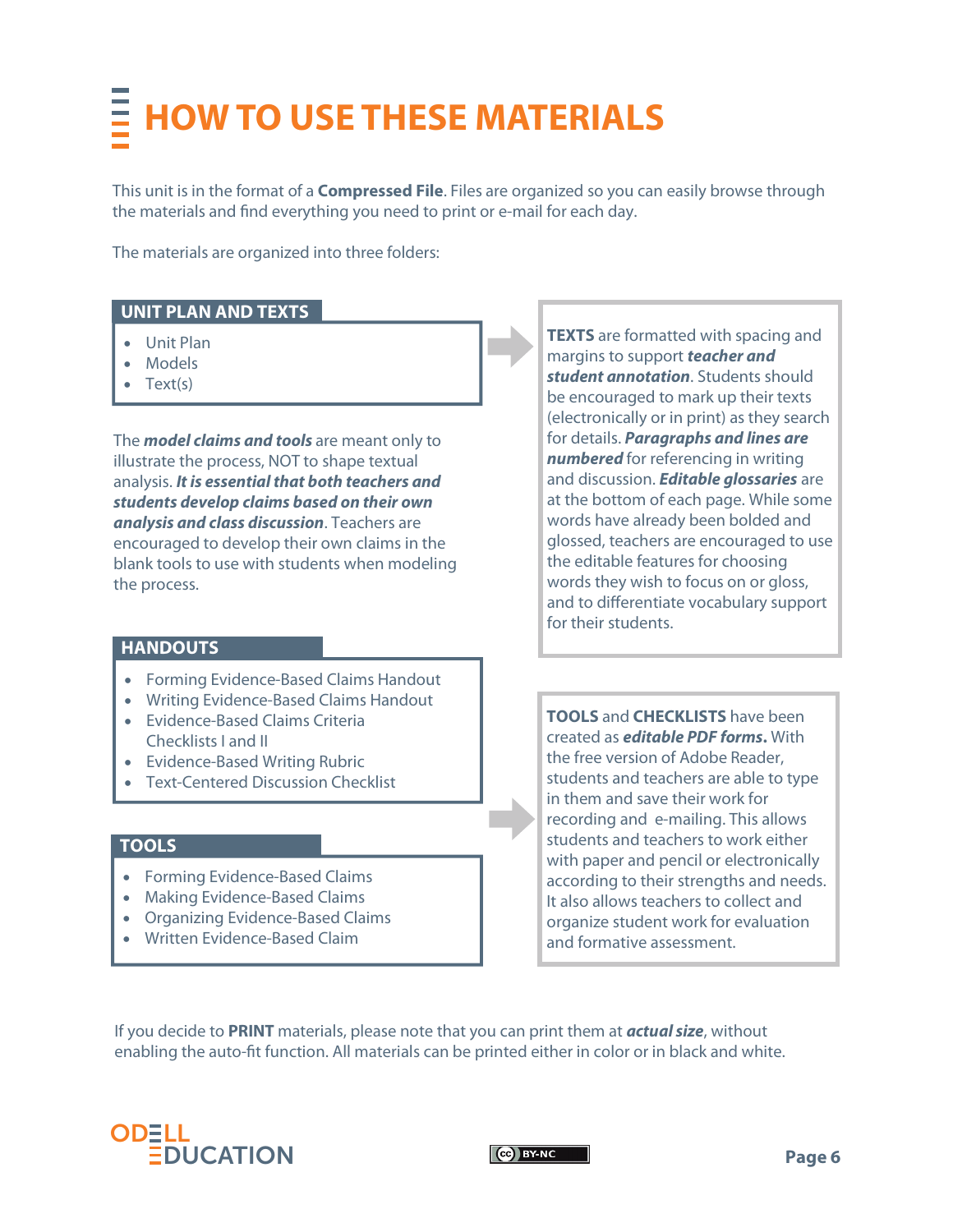## **UNIT OUTLINE**

#### **PART 1: UNDERSTANDING EVIDENCE-BASED CLAIMS**

- The teacher presents the purpose of the unit and explains the skill of making EBCs.
- Students independently read part of the text with a text-dependent question to guide them.
- Students follow along as they listen to the text being read aloud and discuss a series of text-dependent questions.
- The teacher models a critical reading and thinking process for forming EBCs about texts.

| <b>PART 2: MAKING</b><br><b>EVIDENCE-BASED CLAIMS</b>                                                                                                                                                                                                                                                                                                                                                                                                                                                                                 | <b>PART 3: ORGANIZING</b><br><b>EVIDENCE-BASED CLAIMS</b>                                                                                                                                                                                                                                                                                                                                                             |
|---------------------------------------------------------------------------------------------------------------------------------------------------------------------------------------------------------------------------------------------------------------------------------------------------------------------------------------------------------------------------------------------------------------------------------------------------------------------------------------------------------------------------------------|-----------------------------------------------------------------------------------------------------------------------------------------------------------------------------------------------------------------------------------------------------------------------------------------------------------------------------------------------------------------------------------------------------------------------|
| Students independently read part of the<br>text and look for evidence to support a<br>claim made by the teacher.<br>Students follow along as they listen to the<br>$\bullet$<br>text being read aloud and discuss a series of<br>text-dependent questions.<br>In pairs, students look for evidence to<br>$\bullet$<br>support claims made by the teacher.<br>The class discusses evidence in support of<br>$\bullet$<br>claims found by student pairs.<br>In pairs, students make an EBC of their own<br>and present it to the class. | Students independently read part of the<br>text and make an EBC.<br>Students follow along as they listen to part<br>of the text being read aloud.<br>The teacher models organizing evidence<br>to develop and explain claims using<br>student EBCs.<br>In pairs, students develop a claim with<br>multiple points and organize supporting<br>evidence.<br>The class discusses the EBCs developed by<br>student pairs. |
|                                                                                                                                                                                                                                                                                                                                                                                                                                                                                                                                       |                                                                                                                                                                                                                                                                                                                                                                                                                       |
|                                                                                                                                                                                                                                                                                                                                                                                                                                                                                                                                       |                                                                                                                                                                                                                                                                                                                                                                                                                       |
| <b>PART 4: WRITING</b><br><b>EVIDENCE-BASED CLAIMS</b>                                                                                                                                                                                                                                                                                                                                                                                                                                                                                | <b>PART 5: DEVELOPING</b><br><b>EVIDENCE-BASED WRITING</b>                                                                                                                                                                                                                                                                                                                                                            |
| Students independently review the text and<br>$\bullet$<br>develop an EBC.                                                                                                                                                                                                                                                                                                                                                                                                                                                            | Students review the entire text and make a<br>new EBC.                                                                                                                                                                                                                                                                                                                                                                |
| The teacher introduces and models<br>$\bullet$<br>writing EBCs using a claim from Part 3.                                                                                                                                                                                                                                                                                                                                                                                                                                             | The teacher analyzes volunteer student<br>evidence-based writing from Part 4 and                                                                                                                                                                                                                                                                                                                                      |
| In pairs, students write EBCs using one of<br>$\bullet$<br>their claims from Part 3.                                                                                                                                                                                                                                                                                                                                                                                                                                                  | discusses developing global EBCs.<br>Students discuss their new claims in pairs                                                                                                                                                                                                                                                                                                                                       |
| The class discusses the written EBCs of<br>$\bullet$<br>volunteer student pairs.                                                                                                                                                                                                                                                                                                                                                                                                                                                      | and then with the class.<br>Students independently write a final                                                                                                                                                                                                                                                                                                                                                      |
| The class discusses their new EBCs and<br>students read aloud portions of the text.                                                                                                                                                                                                                                                                                                                                                                                                                                                   | evidence-based writing piece.<br>The class discusses final evidence-based                                                                                                                                                                                                                                                                                                                                             |



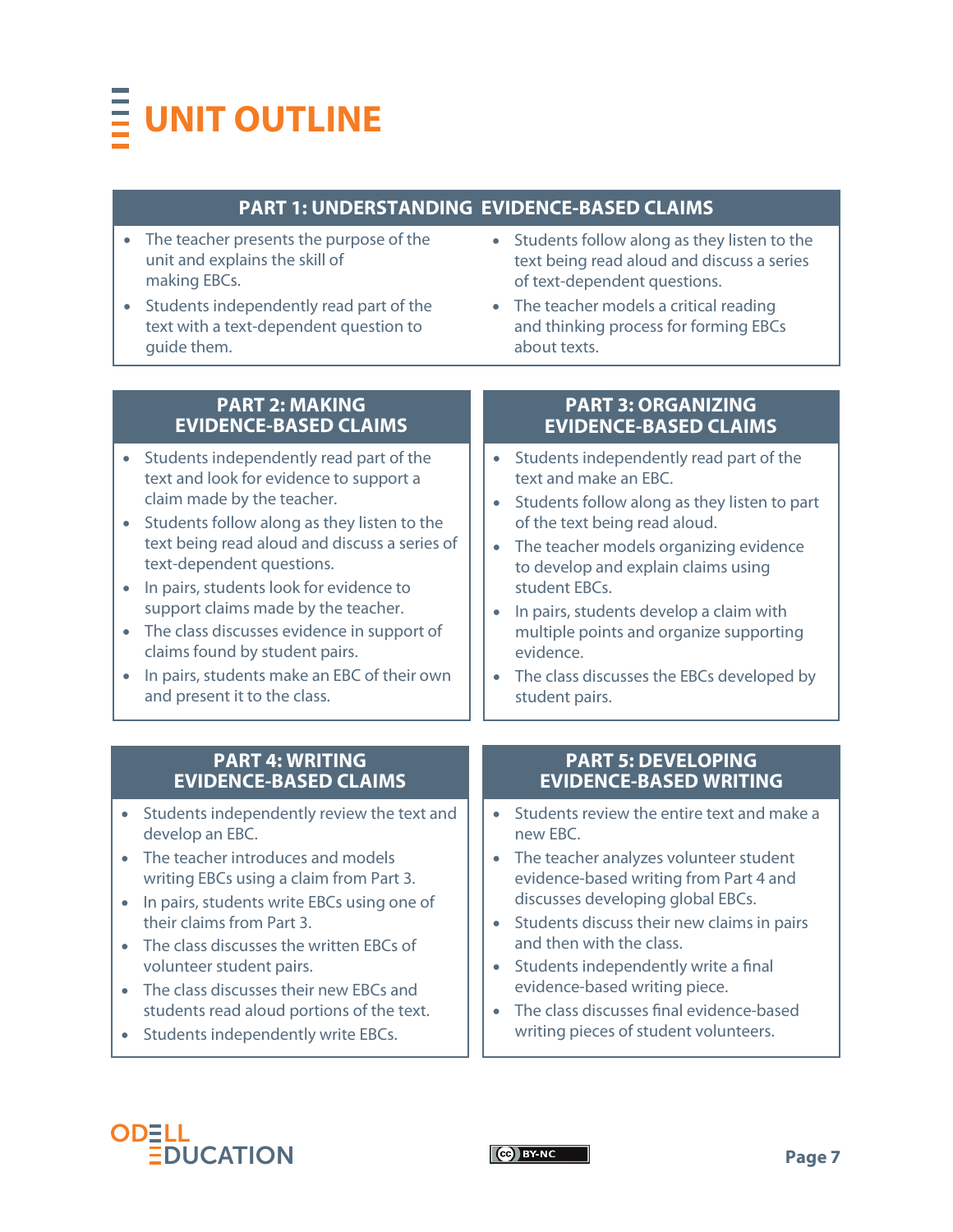### **PART 1**

### **UNDERSTANDING EVIDENCE-BASED CLAIMS**

### **"Out of Kilter"**

**OBJECTIVE:** Students learn the importance and elements of making evidence-based claims through a close reading of part of the text.

## **ACTIVITIES**

#### **1- INTRODUCTION TO UNIT**

The teacher presents the purpose of the unit and explains the proficiency of making EBCs.

**ESTIMATED TIME:** 2-3 days

#### **MATERIALS:**

Forming EBC Handout Forming EBC Tool EBC Criteria Checklist I Making EBC Tool

#### **2- INDEPENDENT READING**

Students independently read part of the text with a text-dependent question to guide them.

#### **3- READ ALOUD AND CLASS DISCUSSION**

Students follow along as they listen to the text being read aloud, and the teacher leads a discussion guided by a series of text-dependent questions.

#### **4- MODEL FORMING EBCs**

The teacher models a critical reading and thinking process for forming EBCs about texts.

### **ALIGNMENT TO CCSS**

#### **TARGETED STANDARD(S): RI.8.1**

RI.8.1: Cite the textual evidence that most strongly supports an analysis of what the text says explicitly as well as inferences drawn from the text.

#### **SUPPORTING STANDARD(S): RI.8.2 RI.8.6 SL.8.1**

RI.8.2: Determine a central idea of a text and analyze its development over the course of the text, including its relationship to supporting ideas; provide an objective summary of the text. RI.8.6: Determine an author's point of view or purpose in a text and analyze how the author acknowledges and responds to conflicting evidence or viewpoints.

SL.8.1: Engage effectively in a range of collaborative discussions (one-on-one, in groups, and teacher-led) with diverse partners on grade 8 topics, texts, and issues, building on others' ideas and expressing their own clearly.



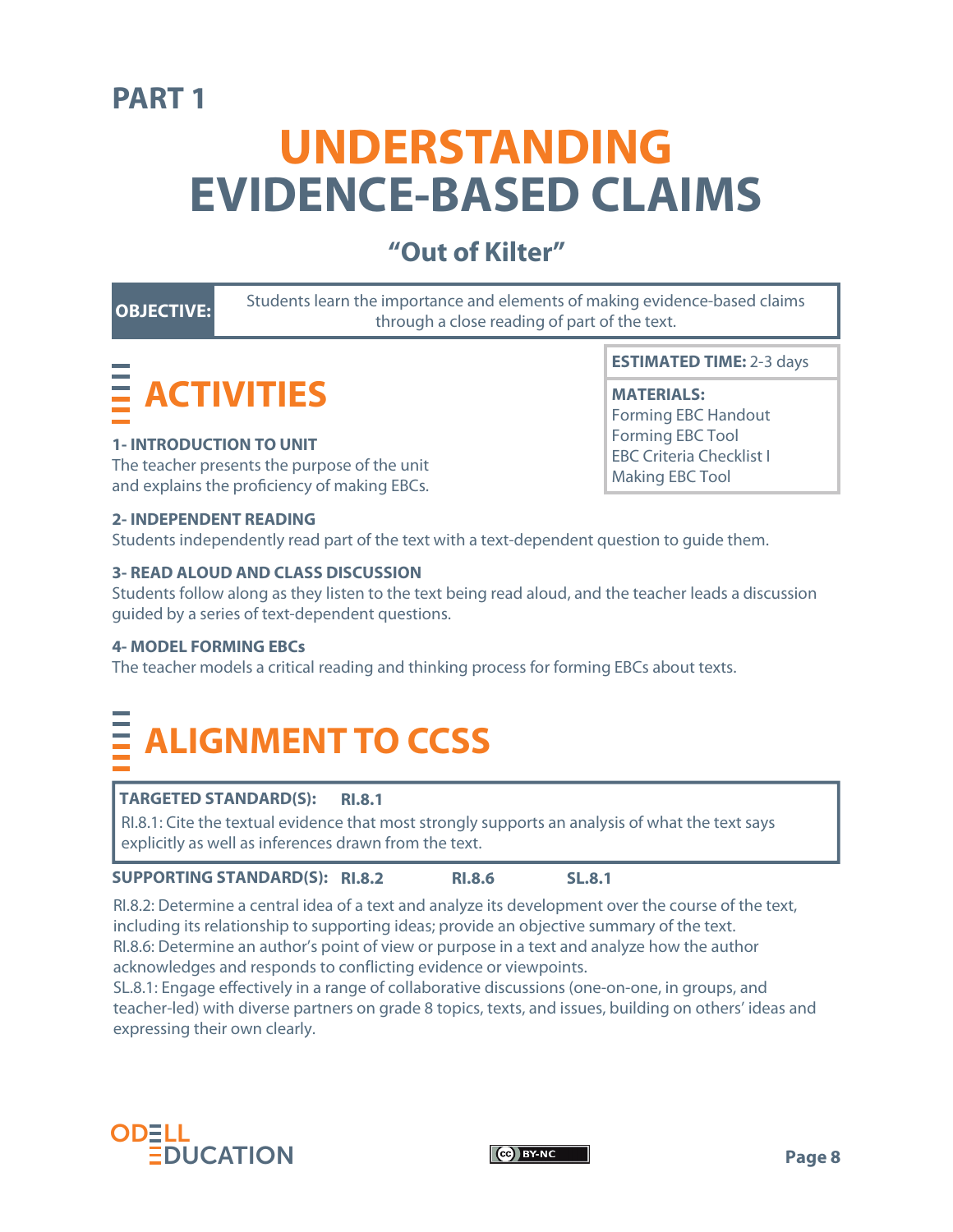## **ACTIVITY 1: INTRODUCTION TO UNIT**

The teacher presents the purpose of the unit and explains the proficiency of making evidence-based claims, making reference to the first five criteria from the EBC Checklist I.

#### **INSTRUCTIONAL NOTES**

Introduce the central purpose of the unit and the idea of a "claim" someone might make. The following is a possible approach:

Introduce the first characteristic of an evidencebased claim: "States a conclusion you have come to… and that you want others to think about." Pick a subject that is familiar to students, such as "school lunches" and ask them to brainstorm some claim statements they might make about the subject. Introduce the fourth characteristic: "All parts of the claim are supported by specific evidence you can point to" and distinguish claims that can be supported by evidence from those that are unsupported opinions, using the students' brainstorm list as a reference.

Move from experience-based claims to claims in a field like science. Start with more familiar, fact-based claims (For example, the claim "It is cold outside" is supported by evidence like "The outside thermometer reads 13 degrees F" but is not supported with statements like "It feels that way to me"). Then discuss a claim such as "Smoking has been shown to be hazardous to your health" and talk about how this claim was once considered to be an opinion, until a weight of scientific evidence over time led us to accept this claim as fact. Introduce the third characteristic/criterion: "Demonstrates knowledge of and sound thinking about a topic" and with it the idea that a claim becomes stronger as we expand our knowledge about a subject and find more and better evidence to support the claim.

Move from scientific claims to claims that are based in text that has been read closely. Use an example of a text read recently in class or one students are likely to be familiar with. Highlight that textual claims can start as statements about what a text tells us directly (literal comprehension) such as "Tom Sawyer gets the other boys to paint the fence" and then move to simple conclusions we draw from thinking about the text, like: "Tom Sawyer is a clever boy" because (evidence) "He tricks the other boys into doing his work and painting the fence." Then explain how text-based claims can also be more complex and require more evidence (e.g., "Mark Twain presents Tom Sawyer as a 'good bad boy' who tricks others and gets into trouble but also stands up for his friend Jim."), sometimes – as in this example – requiring evidence from more than one text or sections of text.

Explain that the class will be practicing the skill of making evidence-based claims that are based in the words, sentences, and ideas of a text by closely reading and analyzing the text (or texts) selected for this unit.

In the activities that follow, students will learn to make a text-based claim by moving from literal understanding of its details, to simple supported conclusions or inferences, to claims that arise from and are supported by close examination of textual evidence. This inductive process mirrors what effective readers do and is intended to help students develop a method for moving from comprehension to claim. In addition, the guiding questions, model claims, and movement through the text over the course of the unit are sequenced to transition students from an initial, literal understanding of textual details to:

- Claims about fairly concrete ideas presented in short sections of the text;
- Claims about more abstract ideas implied across sections of the text;
- More global claims about the entire text and its meaning.



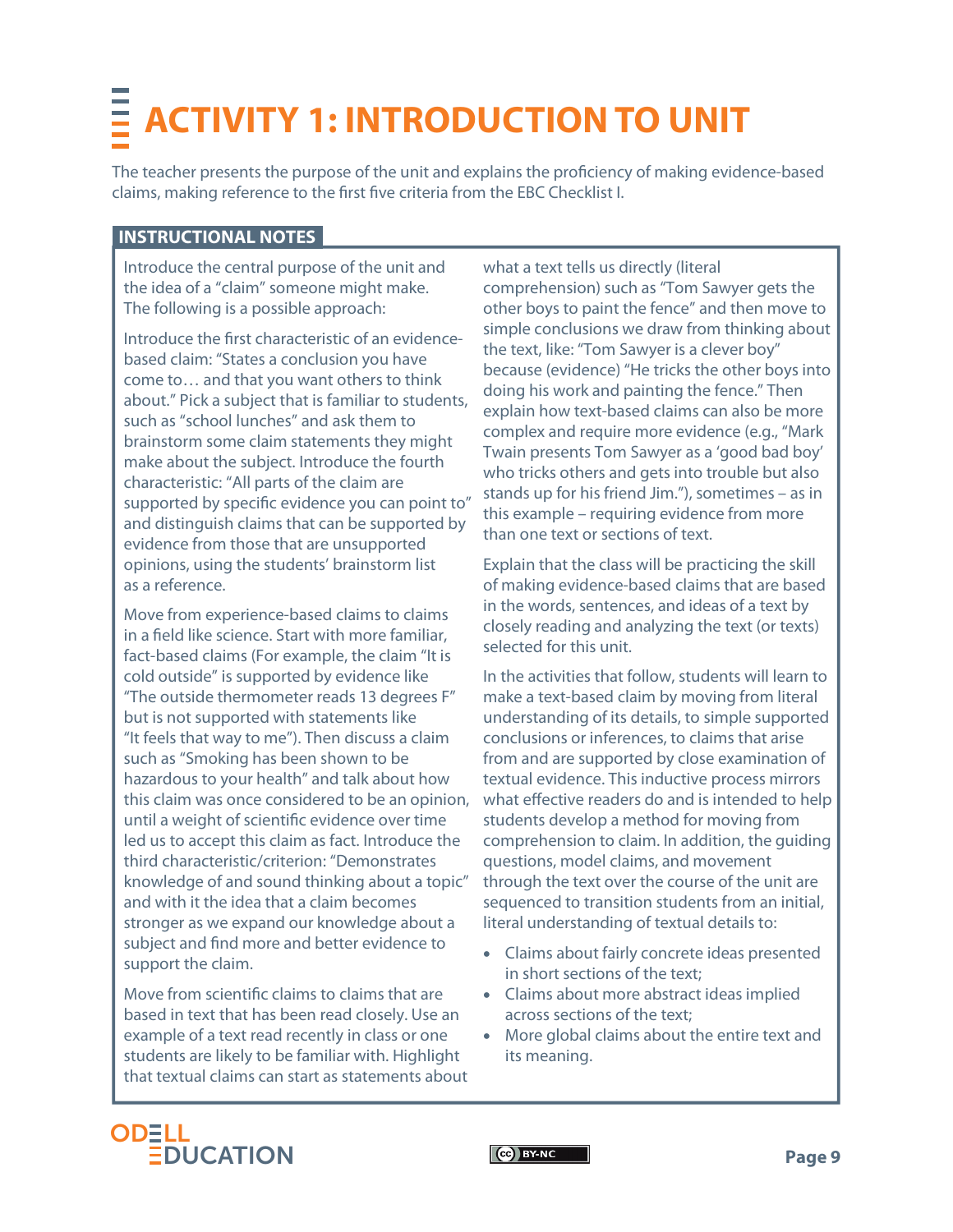## **ACTIVITY 2: INDEPENDENT READING**

Students independently read part of the text with a text-dependent question to guide them.

#### **INSTRUCTIONAL NOTES**

Students independently read Sojourner Truth's "Ain't I a Woman?" speech and answer the question: According to Truth, what is the "fix" that white men are in?

Briefly introduce students to the text. The introduction should be kept to naming the author, the speech, and the year of its delivery.

Students should be allowed to approach the text freshly and to make their own inferences based on textual content. Plenty of instruction and support will follow to ensure comprehension for all students. The question helps orient students to the text and begins the focus on searching for textual evidence.

### **ACTIVITY 3: READ ALOUD AND CLASS DISCUSSION**

Students follow along as they listen to the text being read aloud, and the teacher leads a discussion guided by a series of text-dependent questions.

#### **INSTRUCTIONAL NOTES**

The teacher reads Sojourner Truth's "Ain't I a Woman?" speech aloud and leads a discussion guided by four text-dependent questions:

1- According to Truth, what is the "fix" that white men are in?

2- In paragraph 2, what four parts of her experience does Truth describe before asking the question each time, "Ain't I a Woman?"

3- What point is Truth trying to make with her question, "Ain't I a Woman?"

4- What is Truth referring to as her "cup" in paragraph 3?

The close reading of these paragraphs serves three primary purposes: to ensure comprehension of an important part of the text, to orient students to the practice of close reading, and to guide students in searching for textual evidence.

Use the discussion about the questions to help students learn the essential skills of selecting interesting and significant textual details and connecting them inferentially. This process links directly to the forming of evidence-based claims they will begin in Activity Four.



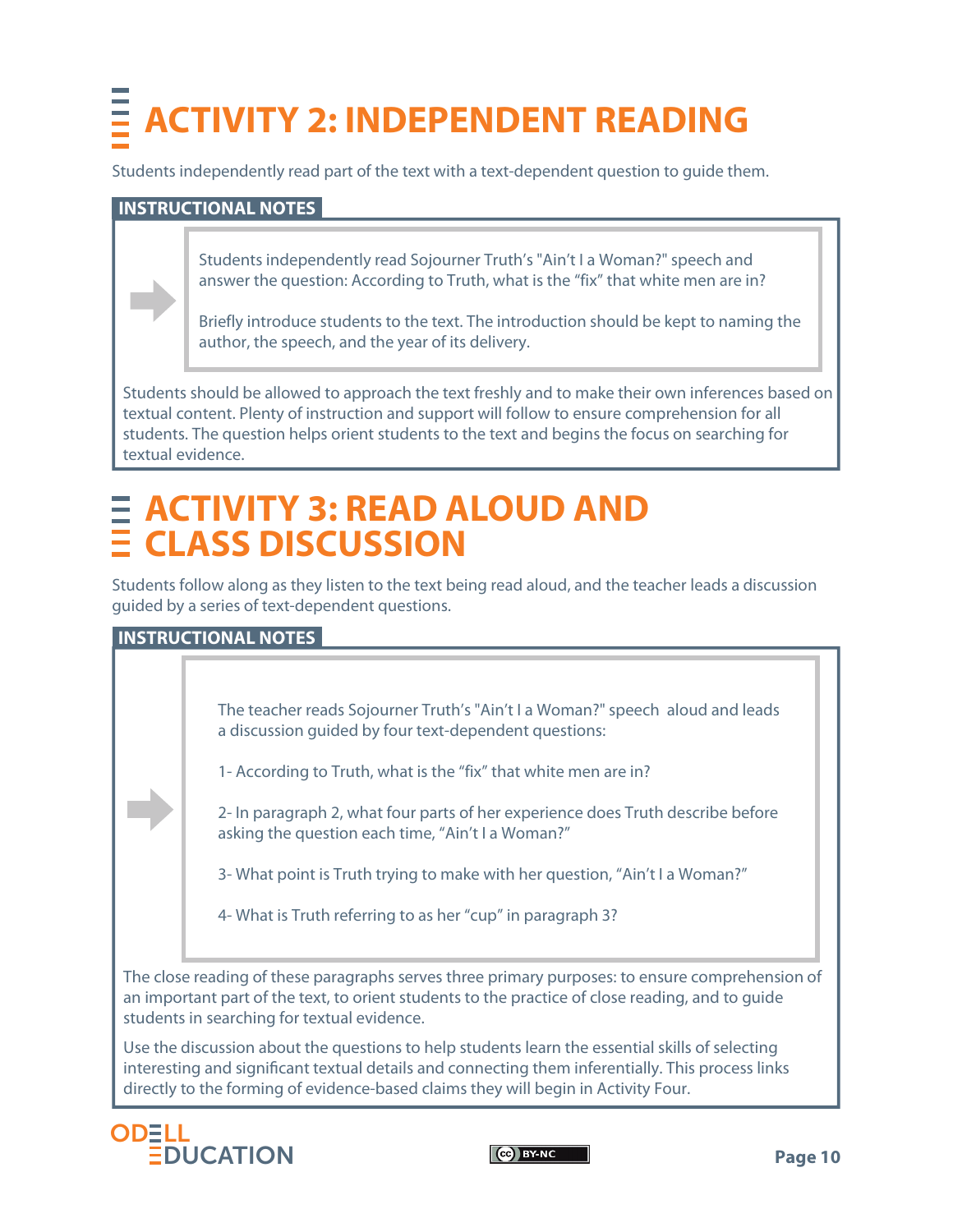### **ACTIVITY 3: READ ALOUD AND CLASS DISCUSSION (CONT'D)**

#### **INSTRUCTIONAL NOTES**

1- According to Truth, what is the "fix" that white men are in?

Truth sets up the central issue of her speech in the first paragraph. Take some time to discuss the three major opening textual details: the "racket" shows that things "are out of kilter;" an imbalance in "rights" is what is "out of kilter;" and that the growing "racket" about this imbalance of "rights" is putting resistant white men in a "fix." Students should be able to connect these three textual details to establish a clear understanding of the issue Truth will address. Discussion around this question ensures that the students understand Truth's central purpose. It's a good opportunity to discuss the important concept of "rights" as well as Truth's powerful use of the figurative language "out of kilter" to frame the issue.

2- In paragraph 2, what four parts of her experience does Truth describe before asking the question each time, "Ain't I a Woman?"

The power of Truth's argumentation comes from the way she uses her point of view. Work through the second paragraph to help students see how she develops her point of view, setting the class up to eventually make an evidence-based claim about it. Begin by focusing on the details Truth provides about her life around her 1) not being helped; 2) work; 3) eating and bearing the lash; and 4) motherhood. Once the class has thought through these details, move to the next question to help them make an inference about how she uses them.

3- What point is Truth trying to make with her question, "Ain't I a Woman?"

Students should be able to connect the details Truth provides about her life to her use of the rhetorical question, "Ain't a woman?" Discuss the way she uses her point of view as a woman who has endured as much and worked as hard as men to refute the idea that women need to be treated differently because they are weaker.

4- What is Truth referring to as her "cup" in paragraph 3?

Truth's use of the pint/quart metaphor is deceptively subtle and powerful. It is an important point and it provides another opportunity to analyze how Truth blends figurative language, point of view, and logical reasoning in her argumentation. Students should be able to connect her "cup" to "intellect." Once students make that connection, discuss how she claims that one's intellectual powers should not have any bearing on their entitlement to "rights."



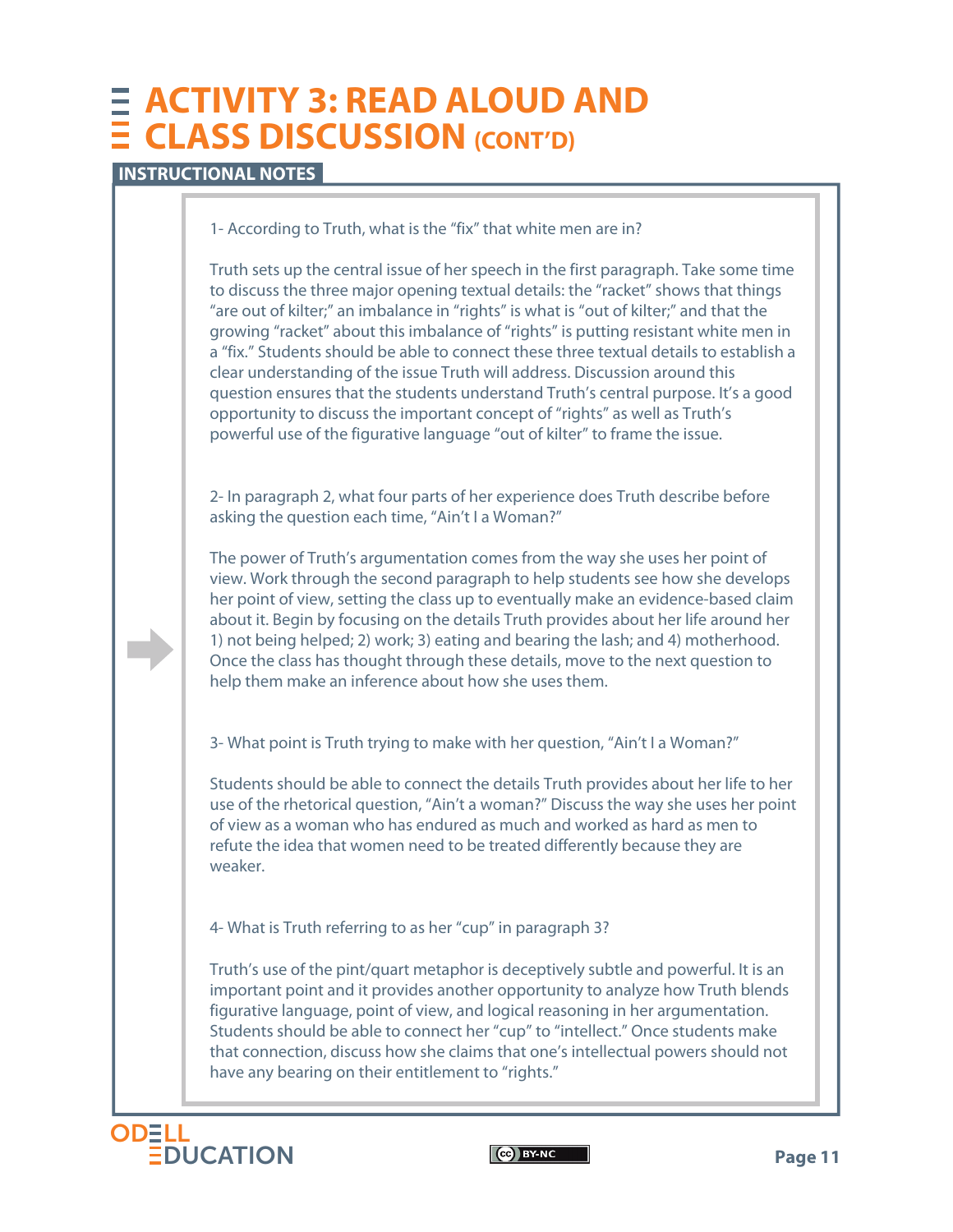## **ACTIVITY 4: MODEL FORMING EBC<sup>S</sup>**

#### **INSTRUCTIONAL NOTES**

Based on the class discussion of the text, the teacher models a critical reading and thinking process for forming EBCs: from comprehension of textual details that stand out, to an inference that arises from examining the details, to a basic EBC that is supported by specific references back to the text.

Once the class has reached an understanding of the text, use the Forming EBC Handout to introduce a three-step process for making a claim that arises from the text.

Exemplify the process by making a claim with the Forming EBC Tool.The tool is organized so that students first take note of "interesting" details that they also see as "related" to each other. The second section asks them to think about and explain a connection they have made among those details.

Such "text-to-text" connections should be distinguished from "text-to-self" connections readers make between what they have read and their own experiences. These "text-to-text" connections can then lead them to a "claim" they can make and record in the third section of the tool – a conclusion they have drawn about the text that can be referenced

back to textual details and text-to-text connections. Have students follow along as you talk through the process with your claim.

To provide structured practice for the first two steps, you might give students a textual detail on a blank tool. In pairs, have students use the tool to find other details/quotations that could be related to the one you have provided, and then make/explain connections among those details. Use the EBC Checklist 1 to discuss the claim, asking students to explain how it meets (or doesn't yet meet) the criteria.

[Note: Here and throughout the entire unit, you are encouraged to develop claims based on your own analysis and class discussion. The provided models are possibilities meant more to illustrate the process than to shape textual analysis. Instruction will be most effective if the claims used in modeling flow naturally from the textual ideas and details you and the students find significant and interesting. Also, while the tools have three or four places for supporting evidence, students should know that not all claims require three pieces of evidence. Places on the tools can be left blank.]

## **INDEPENDENT READING ACTIVITY**

Students read Shirley Chisholm's "Equal Rights for Women" speech and use the Making EBC Tool to find evidence to support the teacher-provided claim. This activity overlaps with the first activity of Part 2 and can be given as homework or done at the beginning of the next class.

## **ASSESSMENT OPPORTUNITIES**

The Forming EBC Tool should be evaluated to get an initial assessment of students' grasp of the relationship between claims and textual evidence. Even though the work was done together with the class, filling in the tool helps them get a sense of the critical reading and thinking process and the relationships among the ideas. Also make sure that students are developing the habit of using quotation marks and recording the reference.



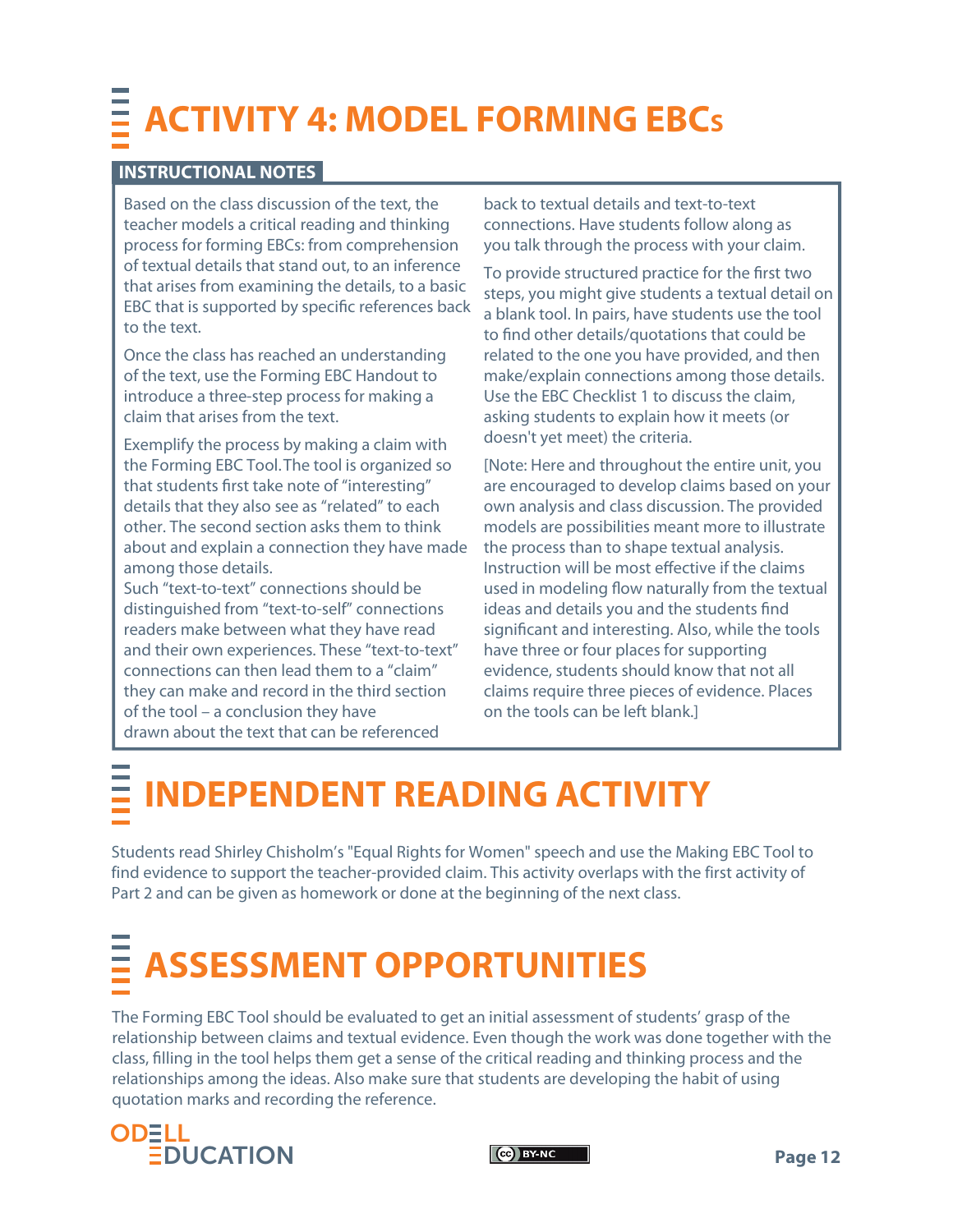### **Ain't I a Woman? Sojourner Truth 1864**

Lexile Measure: 770L

Well, children, where there is so much **racket** there must be something **out of kilter**. **P1**  I think that 'twixt the negroes of the South and the women at the North, all talking about rights, the white men will be in a fix pretty soon. But what's all this here talking about?

- That man over there says that women need to be helped into carriages, and lifted **5**  over ditches, and to have the best place everywhere. Nobody ever helps me into carriages, or over mud-puddles, or gives me any best place! And ar'n't I a woman? Look at me! Look at my arm! I have ploughed and planted, and gathered into barns, and no man could head me! And ar'n't I a woman? I could work as much and eat as much as a man - **P2**
- when I could get it and **bear the lash** as well! And ain't I a woman? I have borne thirteen **10**  children, and seen most all sold off to slavery, and when I cried out with my mother's grief, none but Jesus heard me! And ain't I a woman?

Then they talk about this thing in the head; what's this they call it? [member of audience whispers, "intellect"] That's it, honey. What's that got to do with women's **P3** 

| racket | out of kilter | bear the lash                                                                     |
|--------|---------------|-----------------------------------------------------------------------------------|
| noise  | unbalanced    | handle pain, but literally, in the<br>context of slavery, surviving a<br>whipping |
|        |               |                                                                                   |
|        |               |                                                                                   |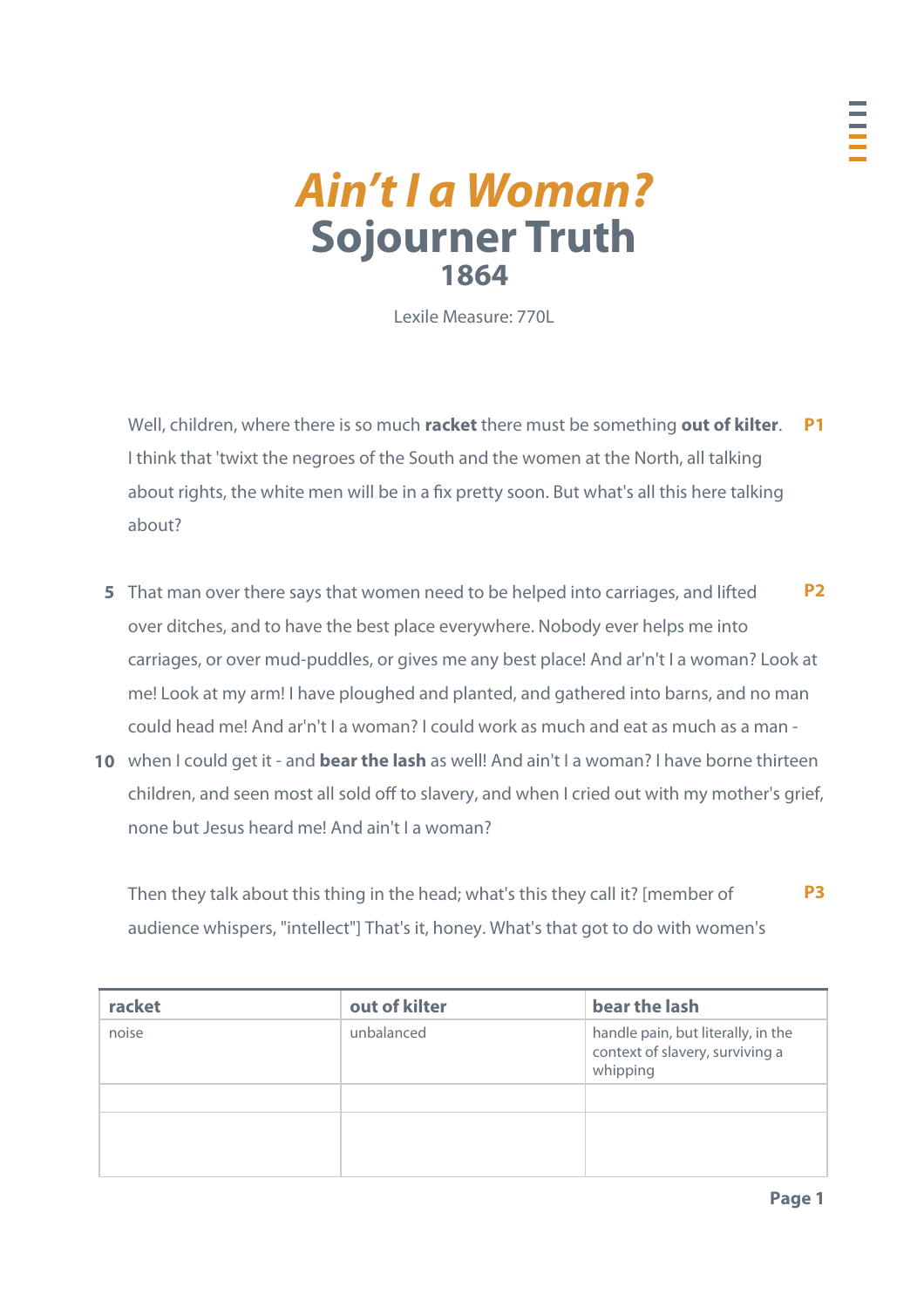15 rights or negroes' rights? If my cup won't hold but a pint, and yours holds a quart, wouldn't you be mean not to let me have my little half measure full?

Then that little man in black there, he says women can't have as much rights as men, 'cause Christ wasn't a woman! Where did your Christ come from? Where did your Christ come from? From God and a woman! Man had nothing to do with Him. **P4** 

20 If the first woman God ever made was strong enough to turn the world upside down all alone, these women together ought to be able to turn it back and get it right side up again! And now they is asking to do it, the men better let them. **P5** 

**Obliged to you** for hearing me, and now old Sojourner ain't got nothing more to say. **P6** 

| obliged to you           |  |
|--------------------------|--|
| I appreciate and owe you |  |
|                          |  |
|                          |  |
|                          |  |
|                          |  |
|                          |  |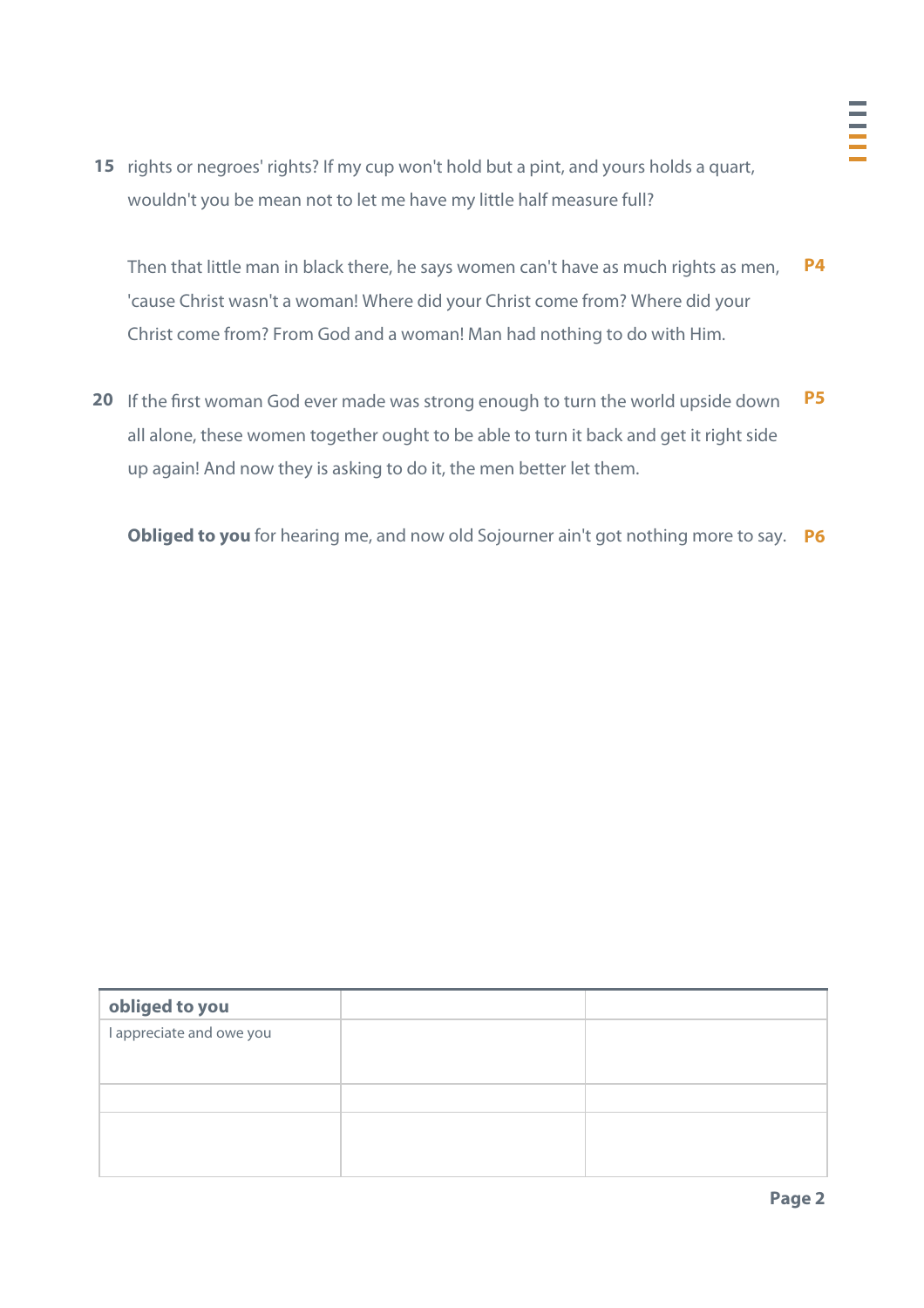### **FORMING EVIDENCE-BASED CLAIMS**

| I find interesting details that are                                                                                                                                 |                                                                                                                                                                                                                                                                                                                                                                                                                                                 | As I read, I notice authors use a lot of details and strategies to develop their points and arguments.<br>I might then ask myself: What details should I look for? How do I know they are important?<br>Below are examples of types of details authors often use in important ways.                        |                                                                                                                                                                                                                                                                                                                                                                   |  |  |  |
|---------------------------------------------------------------------------------------------------------------------------------------------------------------------|-------------------------------------------------------------------------------------------------------------------------------------------------------------------------------------------------------------------------------------------------------------------------------------------------------------------------------------------------------------------------------------------------------------------------------------------------|------------------------------------------------------------------------------------------------------------------------------------------------------------------------------------------------------------------------------------------------------------------------------------------------------------|-------------------------------------------------------------------------------------------------------------------------------------------------------------------------------------------------------------------------------------------------------------------------------------------------------------------------------------------------------------------|--|--|--|
| related and that stand out to me<br>from reading the text closely.                                                                                                  | <b>Author's Facts and Ideas</b><br>• Statistics<br>Examples<br>$\bullet$<br><b>Vivid Description</b><br>$\bullet$<br>Characters/Actors<br>$\bullet$<br>Events<br>$\bullet$                                                                                                                                                                                                                                                                      | <b>Author's Words and Organization</b><br>Repeated words<br>$\bullet$<br><b>Strong Language</b><br>Figurative language<br>Tone<br><b>Organizational Structure/Phrases</b>                                                                                                                                  | <b>Opinions and Point of View</b><br>• Interpretations<br>Explanation of ideas or events<br>Narration<br>Personal reflection<br><b>Beliefs</b>                                                                                                                                                                                                                    |  |  |  |
| <b>CONNECTING</b><br><b>THE DETAILS</b>                                                                                                                             | Below are some ways details can be connected.                                                                                                                                                                                                                                                                                                                                                                                                   | By reading closely and thinking about the details that stand out to me, I can make connections among them.                                                                                                                                                                                                 |                                                                                                                                                                                                                                                                                                                                                                   |  |  |  |
| I re-read and think about the<br>details, and explain the connections<br>I find among them.                                                                         | <b>Facts and Ideas</b><br>• Authors use hard facts to illustrate . Authors repeat specific words or<br>or define an idea.<br>• Authors use examples to express a<br>belief or point of view.<br>• Authors use vivid description to<br>compare or oppose different ideas. •<br>• Authors describe different actors<br>or characters to illustrate a<br>comparison or contrast.<br>Authors use a sequence of events<br>to arrive at a conclusion. | <b>Words and Organization</b><br>structures to emphasize meaning<br>or tone.<br>• Authors use language or tone to<br>establish a mood.<br>Authors use figurative language to<br>infer emotion or embellish<br>meaning.<br>• Authors use a specific organization •<br>to enhance a point or add<br>meaning. | <b>Opinions and Point of View</b><br>• Authors compare or contrast<br>evidence to help define his or her<br>point of view.<br>• Authors offer their explanation of<br>ideas or events to support their<br>beliefs.<br>• Authors tell their own story to<br>develop their point of view.<br>Authors use language to reveal an<br>opinion or feeling about a topic. |  |  |  |
| <b>MAKING A CLAIM</b><br>I state a conclusion that I have come<br>to and can support with evidence<br>from the text after reading and<br>thinking about it closely. | As I group and connect my details, I can come to a conclusion and form a statement about the text.                                                                                                                                                                                                                                                                                                                                              |                                                                                                                                                                                                                                                                                                            |                                                                                                                                                                                                                                                                                                                                                                   |  |  |  |

DUCATION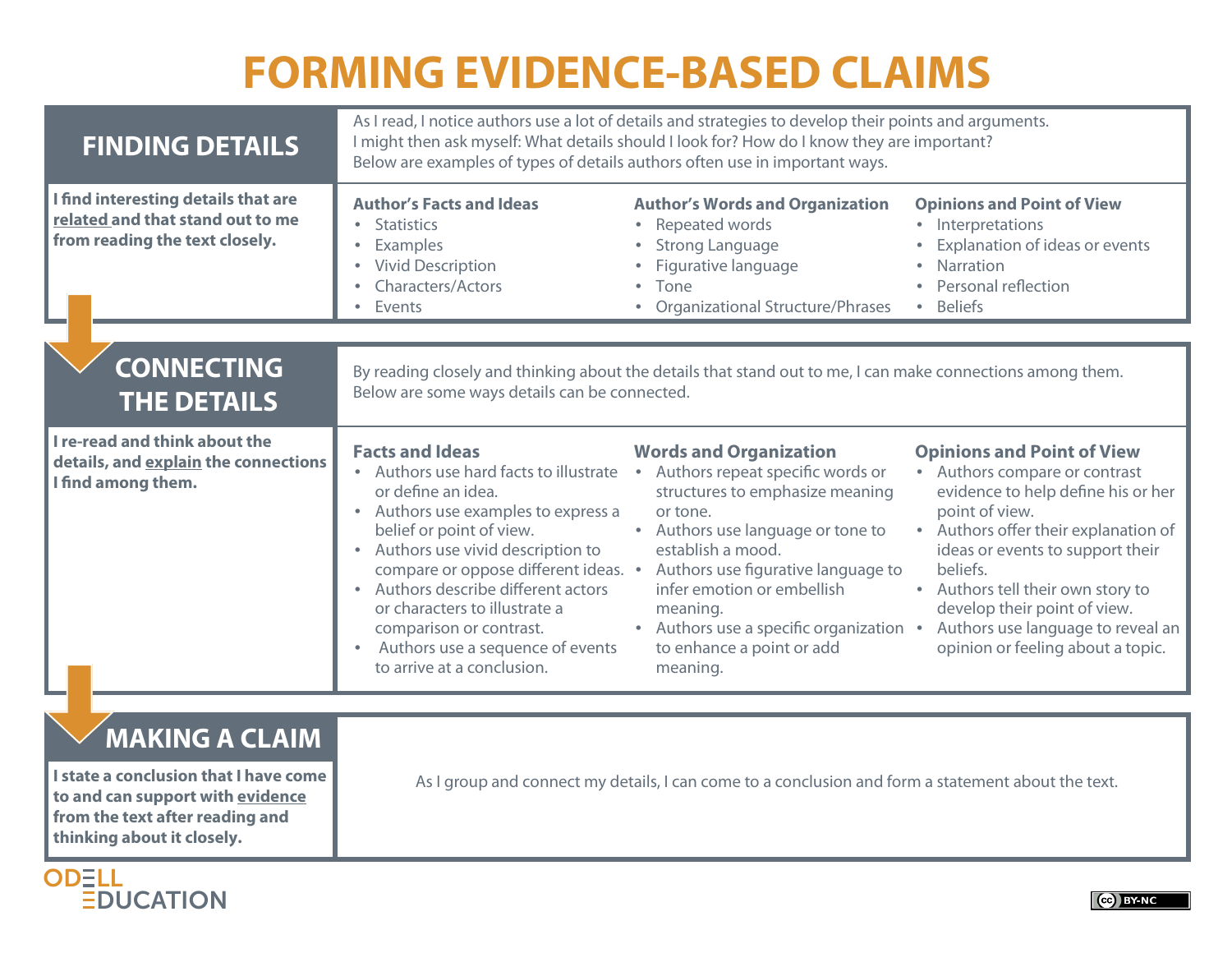| <b>Name</b> | <b>Text</b> |
|-------------|-------------|
|             |             |

| <b>FINDING DETAILS</b>                                                      | Detail 1 (Ref.: |  | Detail 2 (Ref.: |  | Detail 3 (Ref.: |  |
|-----------------------------------------------------------------------------|-----------------|--|-----------------|--|-----------------|--|
| I find interesting details that<br>are <b>related</b> and that stand out to |                 |  |                 |  |                 |  |
| me from reading the text<br>closely.                                        |                 |  |                 |  |                 |  |
|                                                                             |                 |  |                 |  |                 |  |

| <b>CONNECTING</b>                                                 | What I think about detail 1: | What I think about detail 2: | <b>What I think about detail 3:</b> |
|-------------------------------------------------------------------|------------------------------|------------------------------|-------------------------------------|
| <b>THE DETAILS!</b>                                               |                              |                              |                                     |
| I re-read and think about the                                     | .                            |                              |                                     |
| details, and <u>explain</u> the<br>connections I find among them. |                              |                              |                                     |
|                                                                   |                              |                              |                                     |
|                                                                   | <b>How I connect</b>         |                              |                                     |
|                                                                   |                              |                              |                                     |

### **MAKING A CLAIM My claim about the text:**

**I state a conclusion that I have come to and can support with evidence from the text after reading and thinking about it closely.** 





## **ODELL EXECUTE OF LAIMS** FORMING EVIDENCE-BASED CLAIMS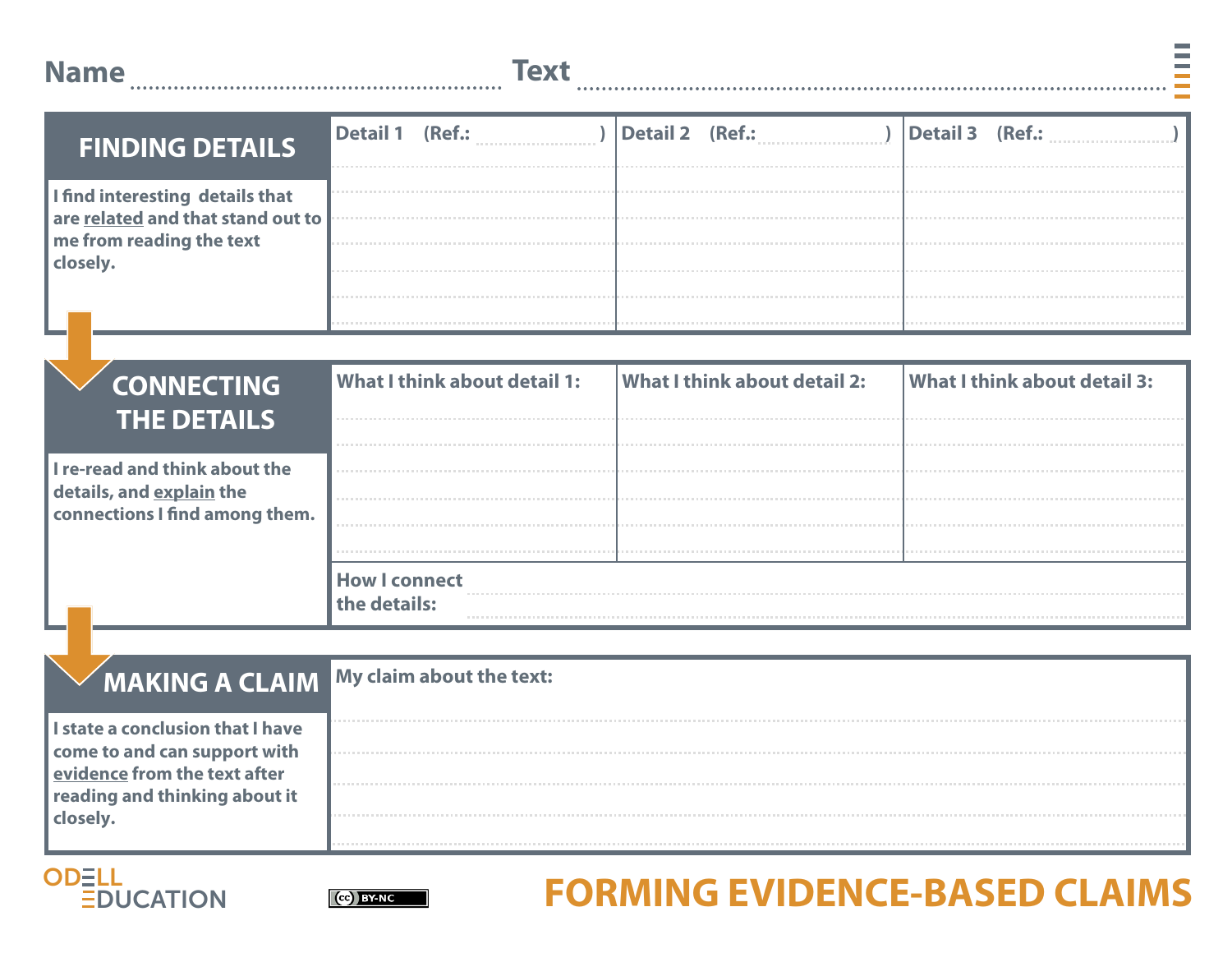|                                                                     | <b>EVIDENCE-BASED CLAIMS CRITERIA CHECKLIST I - G6-8 V</b>                                                                                     | <b>COMMENTS</b> |
|---------------------------------------------------------------------|------------------------------------------------------------------------------------------------------------------------------------------------|-----------------|
| <b>I. CONTENT AND ANALYSIS</b><br><b>An EBC is a clearly stated</b> | <b>Clarity of the Claim:</b><br>States a conclusion that you have come to<br>after reading a text and that you want others<br>to think about.  |                 |
| inference that arises from close<br>reading of a text.              | <b>Conformity to the Text:</b><br>Is based upon and linked to the ideas and<br>details of the text you have read.                              |                 |
|                                                                     | <b>Understanding of the Topic:</b><br>Demonstrates knowledge of and sound<br>thinking about a text or topic that matters to<br>you and others. |                 |
| <b>II. COMMAND OF EVIDENCE</b><br>An EBC is supported by specific   | <b>Reasoning:</b><br>All parts of the claim are supported by specific<br>evidence you can point to in the text.                                |                 |
| textual evidence and developed<br>through valid reasoning.          | <b>Use and Integration of Evidence:</b><br>Uses direct quotations and examples from the<br>text to explain and prove its conclusion.           |                 |

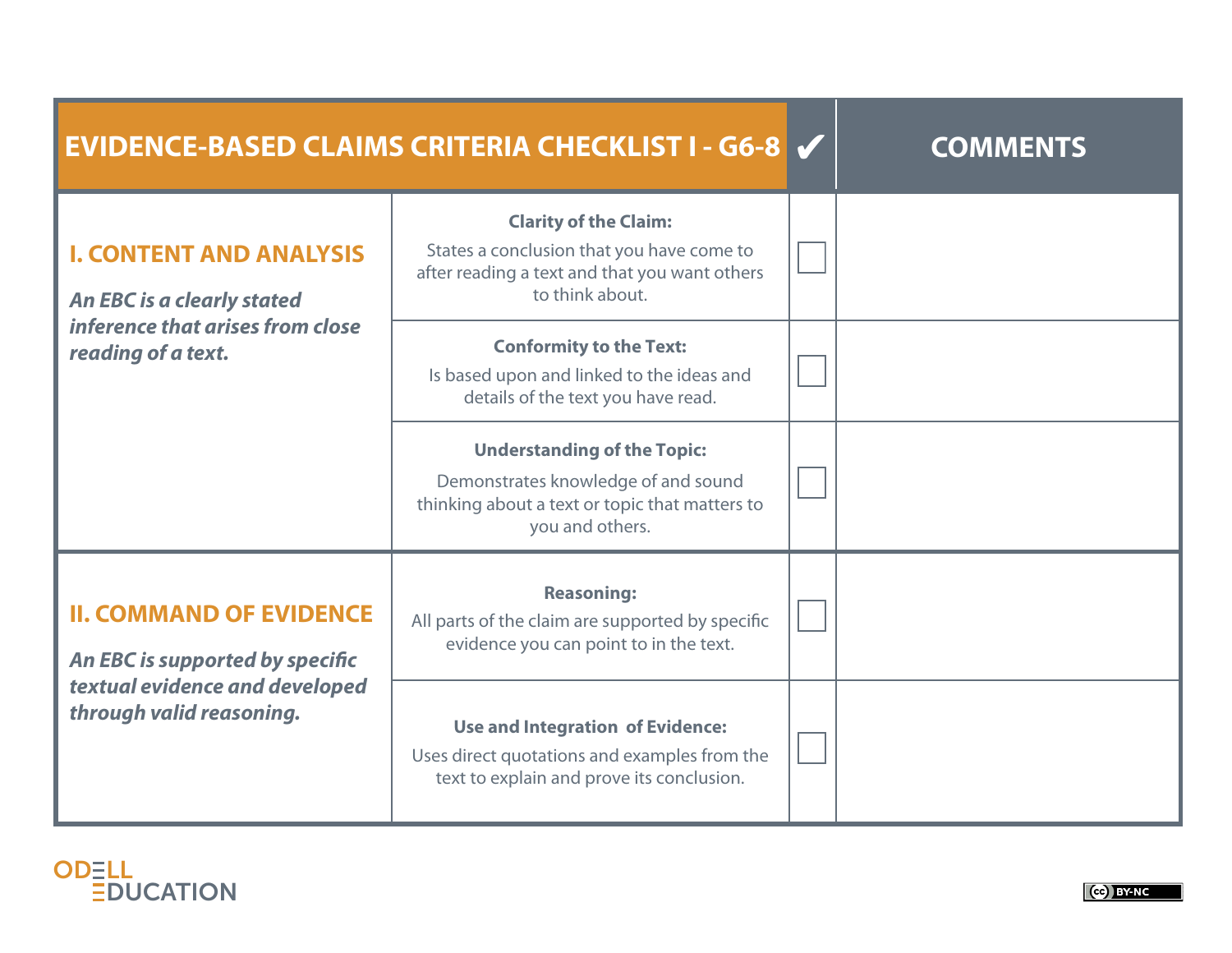### **Name Text** MODEL

| Truth claims that white men will find it difficult to withhold rights from women.<br><b>CLAIM:</b> |                                   |  |                                                                |  |
|----------------------------------------------------------------------------------------------------|-----------------------------------|--|----------------------------------------------------------------|--|
| <b>Supporting Evidence</b>                                                                         | <b>Supporting Evidence</b>        |  | <b>Supporting Evidence</b>                                     |  |
| "I think that 'twixt the negroes of the<br>South and the women at the North, all                   | "Man had nothing to do with Him." |  | "And now they is asking to do it, the men<br>better let them." |  |
| talking about rights, the white men will<br>be in a fix pretty soon."                              |                                   |  |                                                                |  |
|                                                                                                    |                                   |  |                                                                |  |
| (Reference: lines 2-3                                                                              | (Reference: line 19)              |  | (Reference: line22)                                            |  |

| Truth sees women as stronger than men think they are.<br><b>CLAIM:</b> |                                                                                                                          |                                                                                   |  |
|------------------------------------------------------------------------|--------------------------------------------------------------------------------------------------------------------------|-----------------------------------------------------------------------------------|--|
| <b>Supporting Evidence</b>                                             | <b>Supporting Evidence</b>                                                                                               | <b>Supporting Evidence</b>                                                        |  |
| "Look at me! Look at my arm!"                                          | $\begin{array}{l} \text{``I have ploughed and planted, and} \\ \text{gathered into barns, and no man could} \end{array}$ | Nobody ever helps me into carriages, or<br>over mud-puddles, or gives me any best |  |
|                                                                        | head me! And ar'n't I a woman?"                                                                                          | place!"                                                                           |  |
|                                                                        |                                                                                                                          |                                                                                   |  |
|                                                                        |                                                                                                                          |                                                                                   |  |
| (Reference: lines 7-8                                                  | (Reference: lines 8-9                                                                                                    | (Reference: lines 6-7                                                             |  |





### **ODELL EXECUTION CONSUMER CONSUMING EVIDENCE-BASED CLAIMS**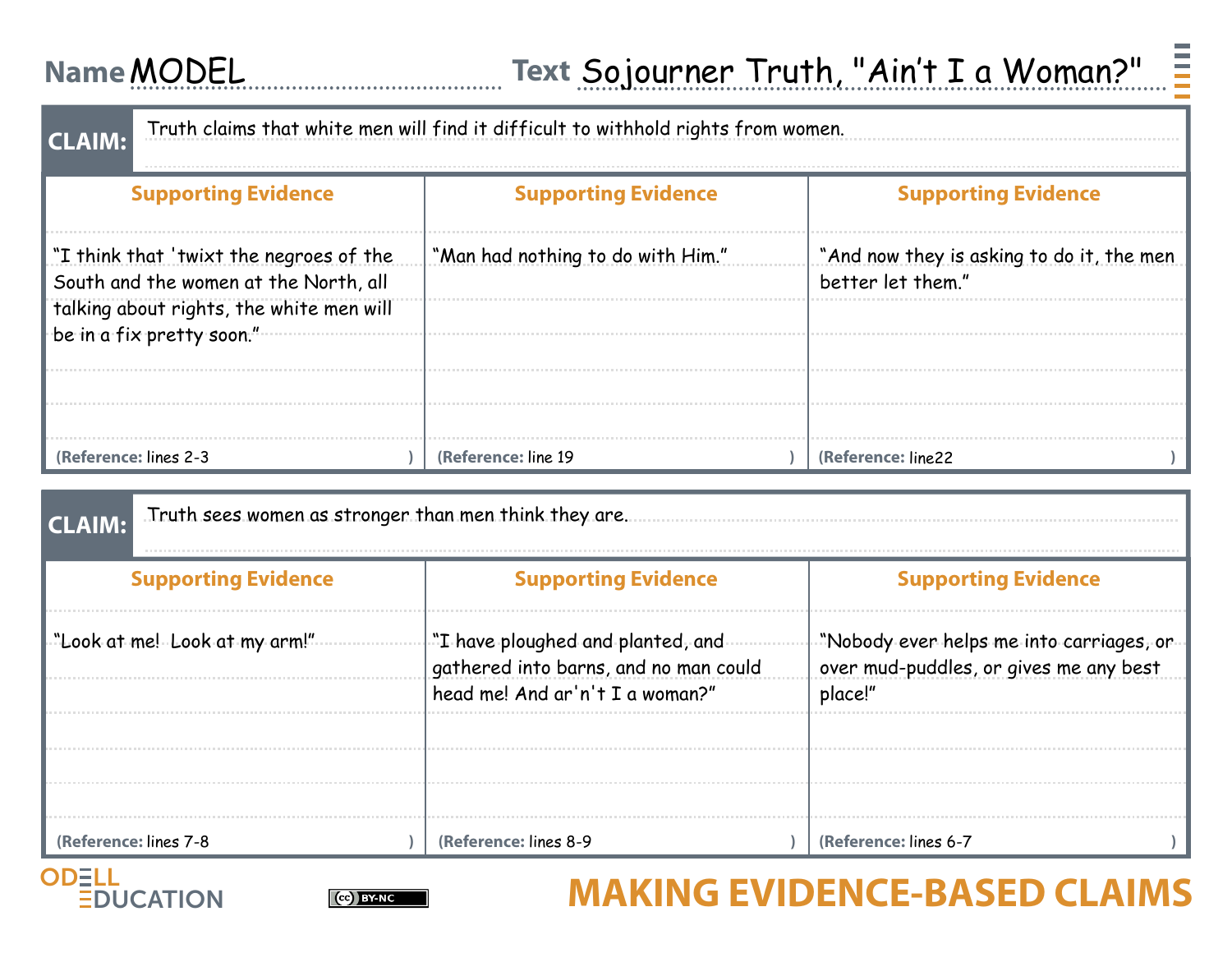### **Name Text** MODEL

| Truth suggests that God and religious history support women's rights.<br><b>CLAIM:</b>                                                                                              |                                                                                                 |                                                                                                |  |  |
|-------------------------------------------------------------------------------------------------------------------------------------------------------------------------------------|-------------------------------------------------------------------------------------------------|------------------------------------------------------------------------------------------------|--|--|
| <b>Supporting Evidence</b>                                                                                                                                                          | <b>Supporting Evidence</b>                                                                      | <b>Supporting Evidence</b>                                                                     |  |  |
| "he says women can't have as much<br>rights as men, 'cause Christ wasn't a<br>woman! Where did your Christ come<br>from? Where did your Christ come<br>from? From God and a woman!" | "the first woman God ever made was<br>strong enough to turn the world upside<br>down all alone" | "these women together ought to be able"<br>to turn it back and get it right side up<br>again!" |  |  |
| (Reference: lines 17-19)                                                                                                                                                            | (Reference: lines 20-21                                                                         | (Reference: lines 21-22)                                                                       |  |  |

# **(Reference: ) (Reference: ) (Reference: ) CLAIM: Supporting Evidence Supporting Evidence Cupporting Evidence Supporting Evidence**





### **ODELL BUCATION GENERAL MAKING EVIDENCE-BASED CLAIMS**